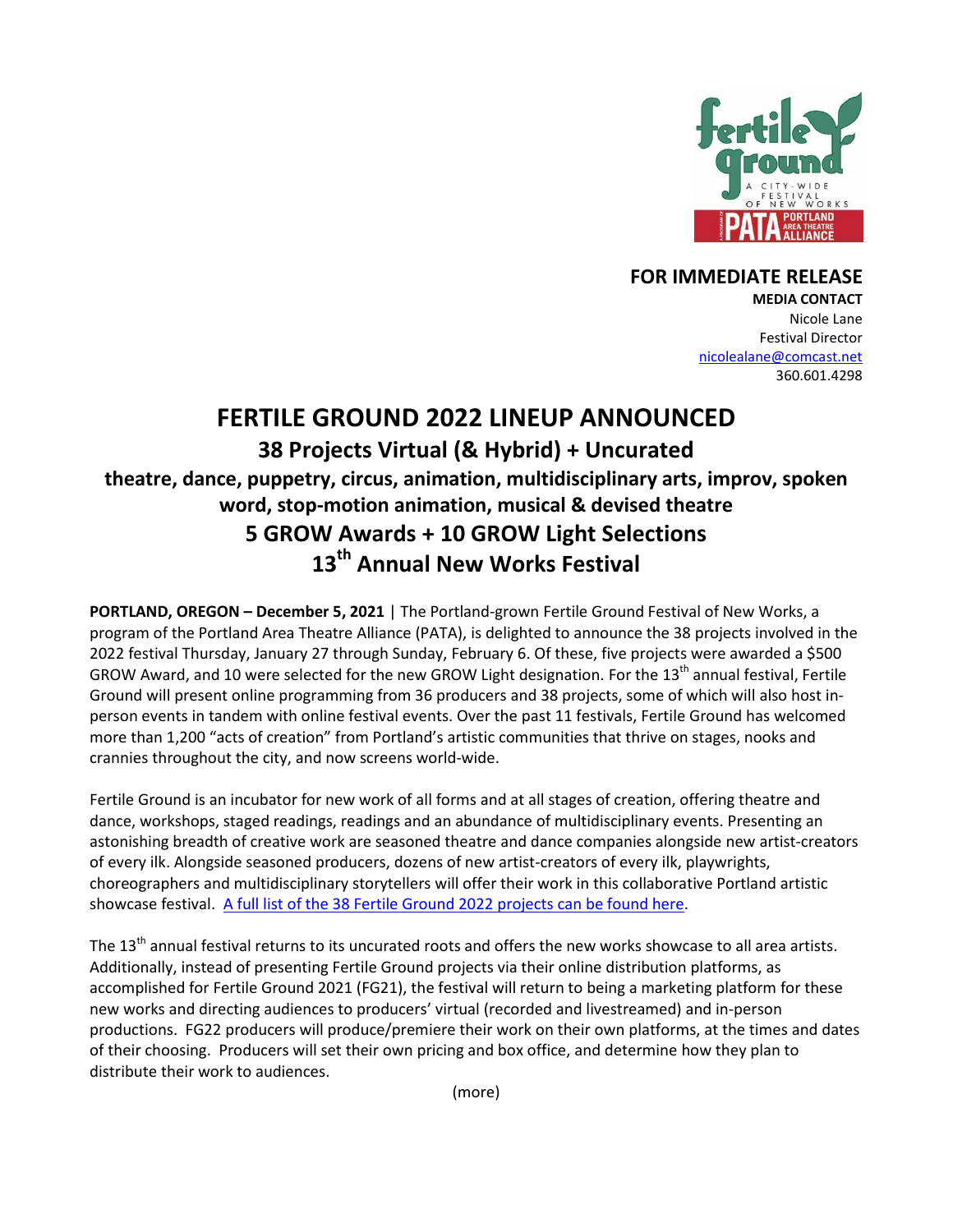

### **Fertile Ground Festival of New Works 2022 Presented by the Portland Area Theatre Alliance**

| Dates:<br>Venue:<br><b>Tickets:</b> | January 27-February 6, 2022<br>Various   online & in-person see producer listings<br>Various   online & in-person see producer listings                                                                                                                                                                                                                                                                                                                                                                                                                     |
|-------------------------------------|-------------------------------------------------------------------------------------------------------------------------------------------------------------------------------------------------------------------------------------------------------------------------------------------------------------------------------------------------------------------------------------------------------------------------------------------------------------------------------------------------------------------------------------------------------------|
| <b>KEY LINKS:</b>                   |                                                                                                                                                                                                                                                                                                                                                                                                                                                                                                                                                             |
| <b>FG22 Project Listings</b>        | Descriptions, images and photos for each project                                                                                                                                                                                                                                                                                                                                                                                                                                                                                                            |
| <b>FG22 Overview</b>                | Learn about how this year's festival emerged                                                                                                                                                                                                                                                                                                                                                                                                                                                                                                                |
| <b>GROW PANEL</b>                   | Headshots and biographies for each panelist                                                                                                                                                                                                                                                                                                                                                                                                                                                                                                                 |
| <b>GROW AWARD</b>                   | Learn about these awards                                                                                                                                                                                                                                                                                                                                                                                                                                                                                                                                    |
| <b>GROW LIGHT</b>                   | Learn about this new GROW Panel selection                                                                                                                                                                                                                                                                                                                                                                                                                                                                                                                   |
| <b>FG22 Photos</b>                  | All producer press photos will available for download. Name of show/producer/photo                                                                                                                                                                                                                                                                                                                                                                                                                                                                          |
|                                     | ID/photographer credit in the file name.                                                                                                                                                                                                                                                                                                                                                                                                                                                                                                                    |
| $\rightarrow$ INVITATION TO MEDIA   |                                                                                                                                                                                                                                                                                                                                                                                                                                                                                                                                                             |
| "Meet the Media Night"              |                                                                                                                                                                                                                                                                                                                                                                                                                                                                                                                                                             |
| Date:                               | Monday, January 10   5:30-9:30pm                                                                                                                                                                                                                                                                                                                                                                                                                                                                                                                            |
| Venue:                              | Zoom                                                                                                                                                                                                                                                                                                                                                                                                                                                                                                                                                        |
| <b>Description:</b>                 | Think "Speed Dating" to quickly "meet" project creators and get a snapshot about<br>their project directly from them. This event is intended to be mutually beneficial. In<br>years past, this in-person event served as a press launch meets cocktail party. Like last<br>year, this year's event we will be an approximation via Zoom.<br>The plan: media members will be in a Zoom room, producers/creators will be let into<br>the room one-at-a-time, on a schedule in order of the festival schedule, at 5 minute<br>intervals. Breaks are scheduled. |
| <b>RSVP Contact:</b>                | Nicole Lane, Festival Director. Contact her to RSVP, and with any and all questions                                                                                                                                                                                                                                                                                                                                                                                                                                                                         |

"Fertile Ground 2022 is yet another myriad of ripe voices who have created new works spanning almost every art form — from theatre, musical theatre, puppetry, improv, circus and aerial arts, stop-motion animation, dance, social action and cultural commentary," said **Nicole Lane, Fertile Ground Festival Director**. "Through their work, steeped in the voices and richly lived experiences of these artists, we can see our community just a little more clearly through lenses of realism, fantasy and aspiration. From saving the planet, to depictions of God and Satan, death, immigration, grief and 'group think' experiences, I see many thematic threads centered around existential exploration. So many investigations of the space in which we *live* in today's world, exploring what autonomy really is, and what does it mean to *exist* – and in whose culture? This festival's acts of creation are from artists who are asking themselves, and audiences, a lot of deep questions – certainly commentary on the past two years."

(more)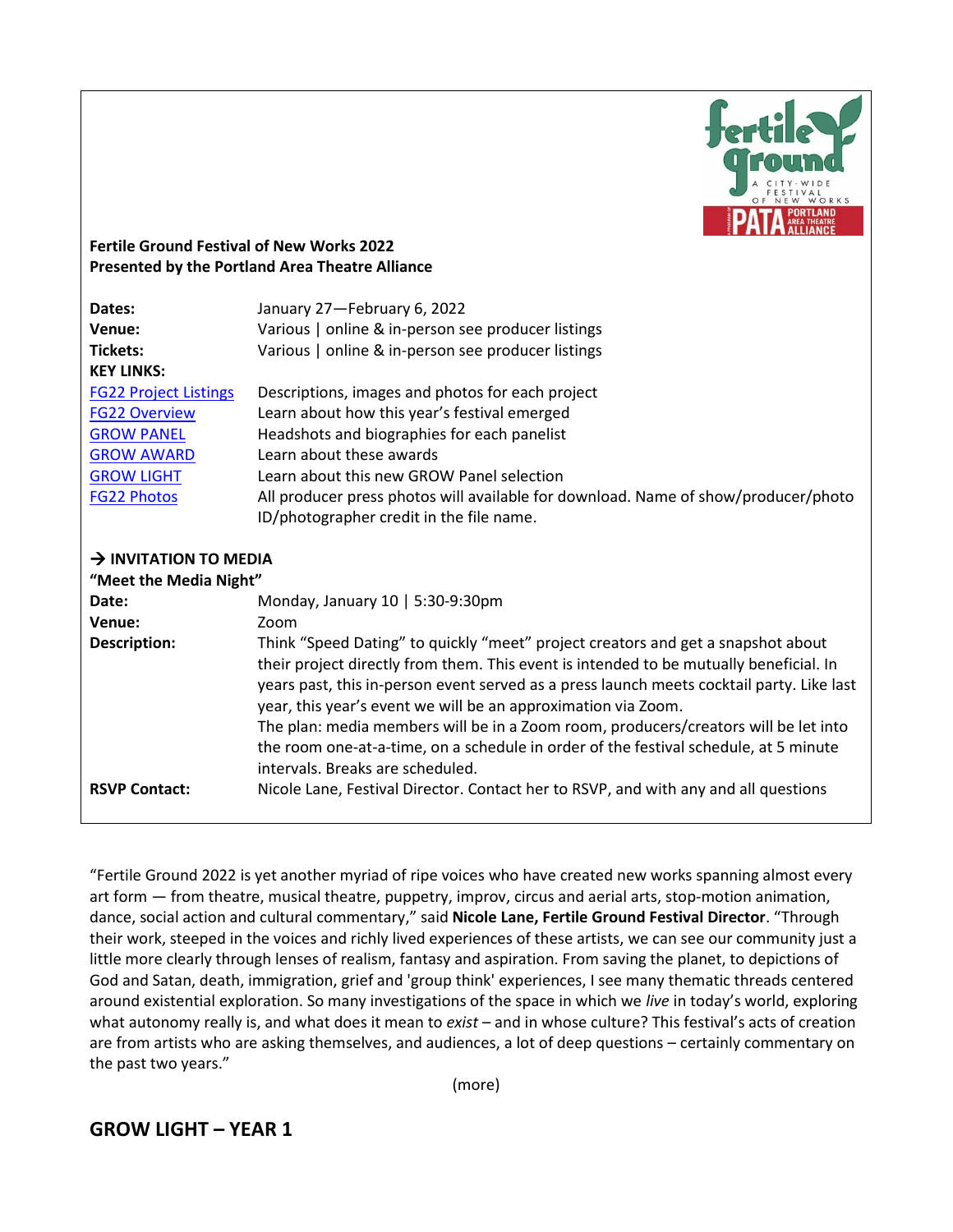New for the 2022 Fertile Ground Festival of New Works: GROW Light selections. The GROW Panel for the 2022 festival created this category to "shine a light" on projects aligned with their mission to uplift and center artists and content that express significant representation of underrepresented communities, and that would do so in an artistically notable manner.

## **2022 GROW LIGHT SELECTIONS**

- 1. COCOA *Knowledge of Good and Evil*
- 2. DM & Associates *PLEDGE*
- 3. Do It For Mead *Misadventures of Missy Black*
- 4. Fools House *Heart of Stone*
- 5. Leaven Dream Puppets *Alma's Wish*
- 6. Polaris Dance Theatre *Groovin' Greenhouse*
- 7. +Street Scenes *The Enemy of the People*
- 8. Vanport Mosaic *SOUL'D*
- 9. Yantra Productions *Cosmogonos*
- 10. Echo Theater Company *Touch and Go*

Fertile Ground's GROW Panel for the 2022 festival made the GROW Light selections. They reviewed each Fertile Ground 2022 project based on their submitted project description and scored each on a 1-10 scale evaluating the involvement of artists and stories from underrepresented (Black, Indigenous, People of Color, LGBTQ2IA+, Disabled) communities. These GROW Light selections are the top 10 scored projects, that also surpassed a 70% cumulative score average. The GROW Light list includes GROW Award recipients, which was a separate adjudication process. Scores were collected through a secret ballot voting system. Panelists recused themselves from projects in which they were involved, and a proxy vote by non-voting members was cast in their place.

# **GROW AWARDS – YEAR 2**

Fertile Ground's GROW Panel selected the five 2022 GROW Award-winning projects, from a submission pool of 12 applications. Fertile Ground created the GROW Awards for the 2021 festival to support organizational efforts to increase access and decrease financial barriers to allow for a greater participation of new voices. These funds are intended to formalize and expand the festival's initiatives to address equity and access barriers to participation that exist for underrepresented (BIPOC, LGBTQ2IA+, Disabled) artists. The 2021 festival instituted an advisory group of local artists and administrators to adjudicate the GROW Awards that distribute funds to artists/producers through the GROW AWARD program.

Five GROW Awards have been awarded for the 2022 festival totaling \$2,500. Three \$500 awards were funds set aside by Fertile Ground Festival of New Works to continue to offer this opportunity to local artists/producers, and a grant from the Think System Foundation funded two more awards for the 2022 festival.

"It is truly exciting to see how the Portland Area Theatre Alliance and Fertile Ground have come together to provide a platform for new and diverse work," said **Samson Syharath, GROW Panel Chairperson**. "Having so many different voices in the room provides an abundance of knowledge and perspective. The GROW Panel is incredibly valuable in working to advance projects that are inclusive, and elevate voices that are typically underrepresented. I believe that this year's GROW Award selections will help uplift projects that align with our mission to address equity and access barriers in the festival that exist for underrepresented artists."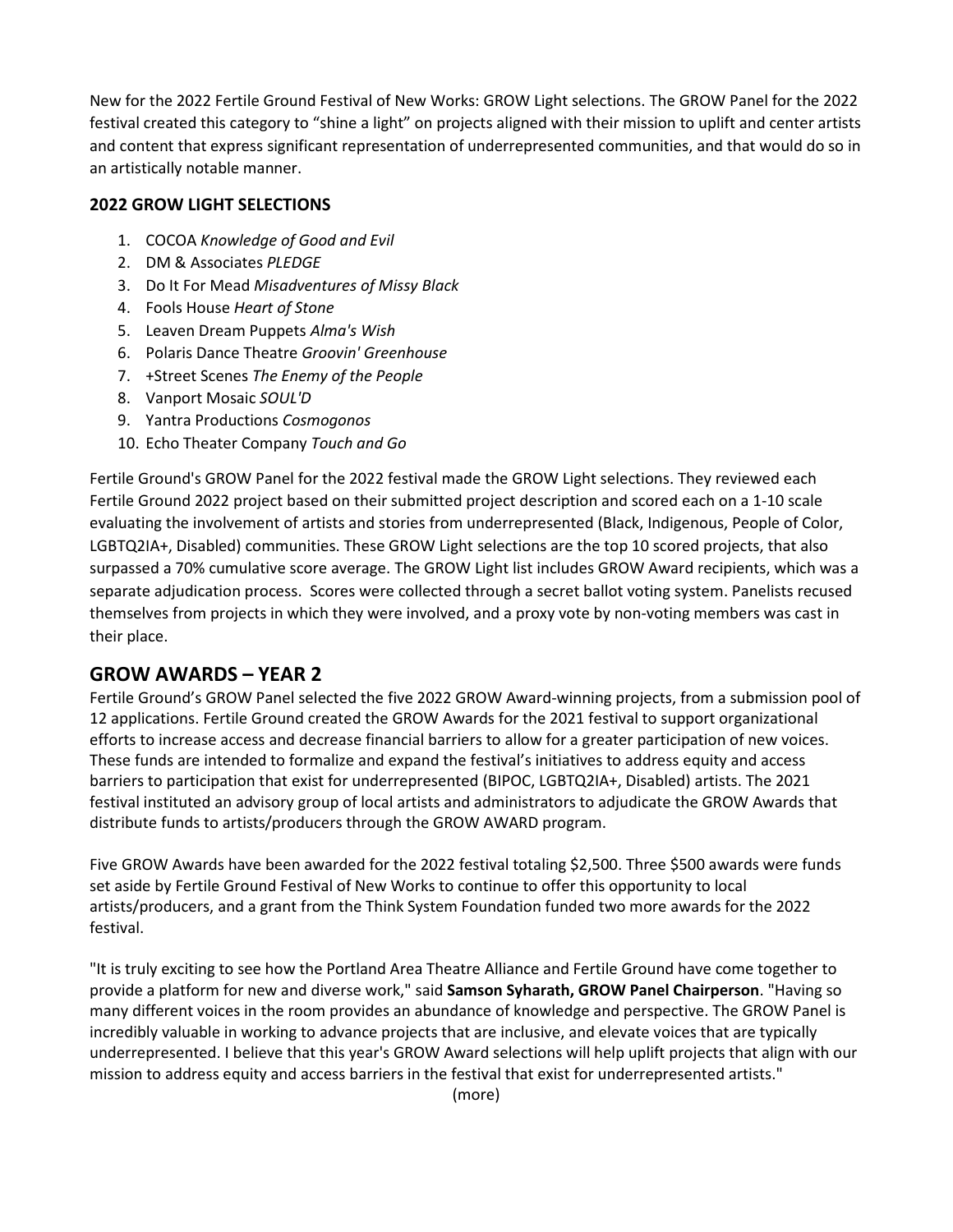#### **2022 GROW AWARD WINNERS**

- 1. *Cosmogonos* from producer Yantra Productions
- 2. *Heart of Stone* from producer Fool House Art Collective
- 3. *Knowledge of Good and Evil* from producer Project C.O.C.O.A.
- 4. *PLEDGE The Musical* from producer D&M Associates
- 5. *The Enemy of the People* from producer +Street Scenes

#### **[LEARN ABOUT THE GROW Awards](http://fertilegroundpdx.org/grow-award/)**

## **FG22 GROW PANEL**

The GROW Panel, a decision-making body created for the 2021 festival, adjudicated applications for the GROW Award. This diverse local artistic community cohort examined all Fertile Ground 2022 projects and made "GROW Light" selections that the group would like to "shine a light on" based on their artistic tastes, and their aim to elevate projects that feature underrepresented artists and stories. The 17 GROW Panel members include: Sara Jean Accuardi, Tamara Carroll, Michael Cavazos, Jane Comer, James Dixon, Tracy Cameron Francis, Robert Guitron, Heath Hyun Houghton, Nicole Lane (proxy vote only), Raz Mostaghimi , Bianca McCarthy, Val Yvette Peterson, Tess Raunig, Dre Slaman (proxy vote only), Logan Starnes, Samson Syharath (Chair/Facilitator), and Mark Woodlief.

The GROW PANEL is composed of individuals whose identities encompass a spectrum of underrepresented voices, along with Fertile Ground and PATA representatives. Demonstrating Fertile Ground's commitment to broadening representative inclusion of local artists, the panel was instituted in order to include a wider range of community artists and create an equity-infused decision-making process to curate and adjudicate GROW Awards for the 12th annual festival in 2021. For the uncurated 2022 Fertile Ground, this body continues to adjudicate the GROW Awards, and also made the new GROW Light selections in a separate evaluation process. **[LEARN ABOUT THE GROW Panel](http://fertilegroundpdx.org/grow-panel/)**

#### **KEY LINKS**

[GROW PANEL](http://fertilegroundpdx.org/grow-panel/) headshots and biographies [GROW AWARD](http://fertilegroundpdx.org/grow-award/) details [GROW LIGHT](http://fertilegroundpdx.org/grow-light/) details [Fertile Ground Festival](http://fertilegroundpdx.org/about-fertile-ground-2021/) overview information for Fertile Ground 2022

## **ABOUT FERTILE GROUND**

The Fertile Ground Festival of New Works, a program of the Portland Area Theatre Alliance (PATA), is an 11 day arts festival held every January/February. The Fertile Ground Festival of New Works serves our community's artists and audiences by offering a new works festival featuring a myriad of artistic endeavors by local artists. 2022 marks the 13<sup>th</sup> annual Fertile Ground Festival.

The festival provides art-makers and producers a marketing umbrella and professional development opportunities. The annual festival offers a platform that fosters relationships between artists, producers and arts patrons, and deepens an appreciation for the abundant "acts of creation" in our community. Fertile Ground is committed to the continued examination and expansion of efforts toward equity, inclusion, diversity and accessibility at every level. The festival works toward creating an inclusive, welcoming festival platform shared by intersectional identities and underrepresented voices across race, ethnicity, color, age, gender identity and sexual orientation, and physical or intellectual ability.